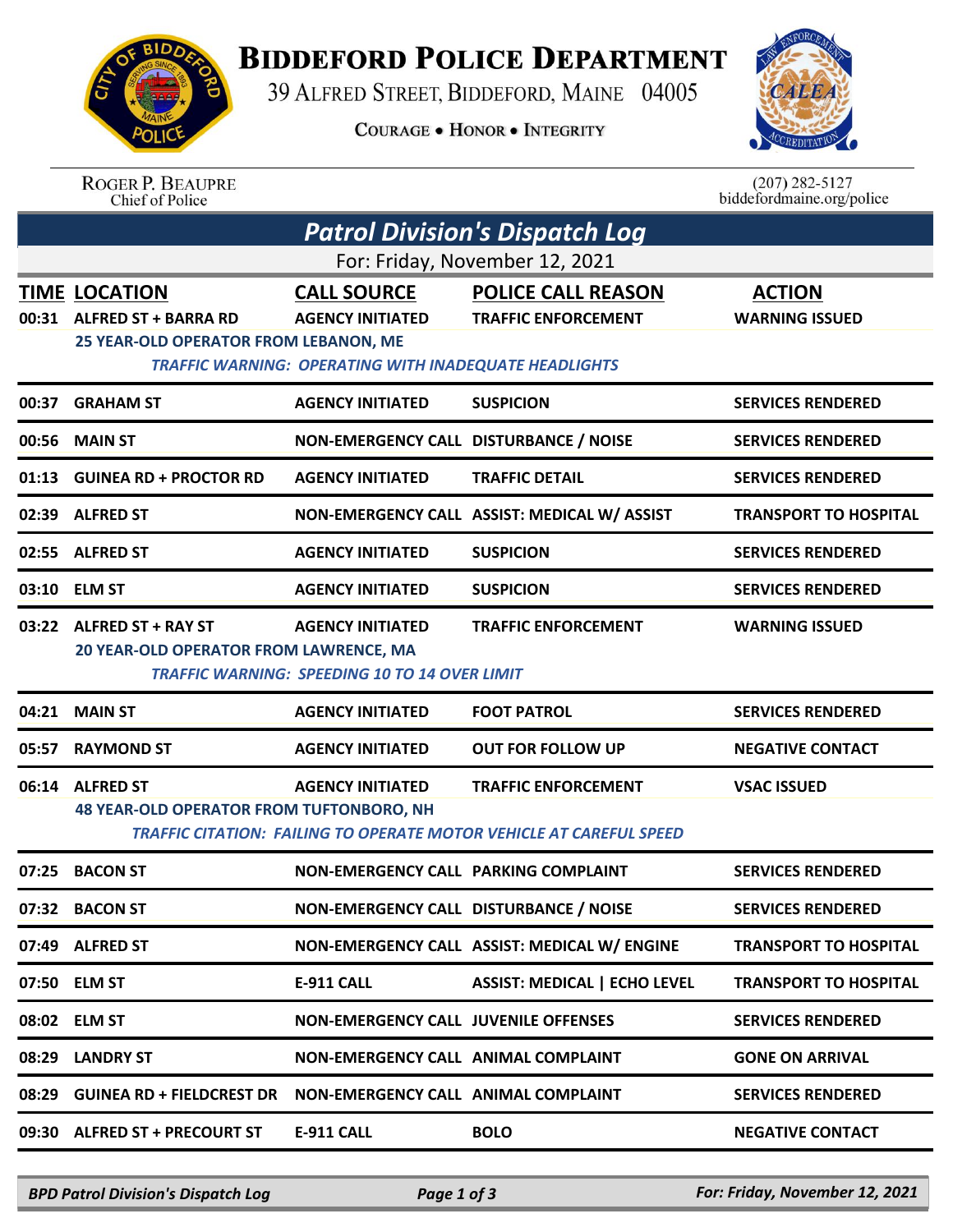|       | <b>TIME LOCATION</b>                                            | <b>CALL SOURCE</b>                                                                | <b>POLICE CALL REASON</b>                      | <b>ACTION</b>                |
|-------|-----------------------------------------------------------------|-----------------------------------------------------------------------------------|------------------------------------------------|------------------------------|
|       | 09:40 GUINEA RD + PROCTOR RD                                    | <b>AGENCY INITIATED</b>                                                           | <b>SPEED DETAIL</b>                            | <b>NO VIOLATION</b>          |
|       | 10:17 MOORS BROOK RD                                            | NON-EMERGENCY CALL HARASSMENT                                                     |                                                | <b>SERVICES RENDERED</b>     |
|       | 10:29 MAY ST                                                    | <b>NON-EMERGENCY CALL CHECK WELFARE</b>                                           |                                                | <b>SERVICES RENDERED</b>     |
|       | 10:43 HILLS BEACH RD<br>21 YEAR-OLD OPERATOR FROM BIDDEFORD, ME | <b>AGENCY INITIATED</b><br><b>TRAFFIC WARNING: SPEEDING 15-19 MPH OVER LIMIT</b>  | <b>TRAFFIC ENFORCEMENT</b>                     | <b>WARNING ISSUED</b>        |
|       | 11:01 POOL ST                                                   | <b>AGENCY INITIATED</b>                                                           | <b>ANIMAL COMPLAINT</b>                        | <b>NEGATIVE CONTACT</b>      |
|       | 11:30 MEDICAL CENTER DR                                         |                                                                                   | NON-EMERGENCY CALL VEHICLE CRASH - POLICE ONLY | <b>CANCELLED IN ROUTE</b>    |
|       | <b>11:57 FALL ST</b>                                            | <b>AGENCY INITIATED</b>                                                           | <b>PAPERWORK</b>                               | <b>PAPERWORK NOT SERVED</b>  |
|       | 12:03 ALFRED ST                                                 | <b>AGENCY INITIATED</b>                                                           | <b>PAPERWORK</b>                               | <b>PAPERWORK NOT SERVED</b>  |
|       | 12:08 ALFRED ST                                                 | <b>AGENCY INITIATED</b>                                                           | <b>PAPERWORK</b>                               | <b>PAPERWORK NOT SERVED</b>  |
|       | 12:09 BOULDER WAY                                               | <b>NON-EMERGENCY CALL ALL OTHER</b>                                               |                                                | <b>SERVICES RENDERED</b>     |
|       | 12:48 WENDELL AVE                                               | NON-EMERGENCY CALL CIVIL COMPLAINT                                                |                                                | <b>CIVIL COMPLAINT</b>       |
|       | 13:44 MAIN ST                                                   | NON-EMERGENCY CALL DISTURBANCE / NOISE                                            |                                                | <b>SERVICES RENDERED</b>     |
|       | 13:52 GUINEA RD + PROCTOR RD                                    | <b>AGENCY INITIATED</b>                                                           | <b>TRAFFIC DETAIL</b>                          | <b>SERVICES RENDERED</b>     |
|       | 14:12 BACON ST                                                  | <b>NON-EMERGENCY CALL BOLO</b>                                                    |                                                | <b>NEGATIVE CONTACT</b>      |
|       | 14:16 BRADBURY ST                                               | NON-EMERGENCY CALL DISTURBANCE / NOISE                                            |                                                | <b>UNFOUNDED</b>             |
|       | 14:17 GUINEA RD<br>22 YEAR-OLD OPERATOR FROM BIDDEFORD, ME      | <b>AGENCY INITIATED</b><br><b>TRAFFIC CITATION: SPEEDING 15-19 MPH OVER LIMIT</b> | <b>TRAFFIC ENFORCEMENT</b>                     | <b>VSAC ISSUED</b>           |
|       | 14:28 ELM ST                                                    | <b>NON-EMERGENCY CALL CHECK WELFARE</b>                                           |                                                | <b>SERVICES RENDERED</b>     |
|       | 14:42 ALFRED ST                                                 |                                                                                   | <b>NON-EMERGENCY CALL DOMESTIC COMPLAINTS</b>  | <b>REPORT TAKEN</b>          |
| 15:28 | <b>MAIN ST</b>                                                  | <b>AGENCY INITIATED</b>                                                           | <b>OUT FOR FOLLOW UP</b>                       | <b>SERVICES RENDERED</b>     |
|       | 15:32 SACO FALLS WAY                                            | <b>E-911 CALL</b>                                                                 | <b>MENTAL ILLNESS CASES</b>                    | <b>SERVICES RENDERED</b>     |
|       | 15:35 MT VERNON ST                                              | <b>NON-EMERGENCY CALL SEX OFFENSES</b>                                            |                                                | <b>SERVICES RENDERED</b>     |
|       | 15:39 LAMBERT ST + ALFRED ST                                    | <b>NON-EMERGENCY CALL ALL OTHER</b>                                               |                                                | <b>NEGATIVE CONTACT</b>      |
|       | 15:46 BARRA RD                                                  | <b>E-911 CALL</b>                                                                 | <b>ASSIST: MEDICAL W/ ENGINE</b>               | <b>TRANSPORT TO HOSPITAL</b> |
|       | 16:13 ELM ST                                                    | <b>AGENCY INITIATED</b>                                                           | <b>OUT FOR FOLLOW UP</b>                       | <b>SERVICES RENDERED</b>     |
|       | 16:25 MAIN ST + MAPLEWOOD AVE NON-EMERGENCY CALL ROAD HAZARD    |                                                                                   |                                                | <b>SERVICES RENDERED</b>     |
|       | <b>16:46 MAIN ST</b>                                            | <b>NON-EMERGENCY CALL ALARM - POLICE</b>                                          |                                                | <b>SERVICES RENDERED</b>     |
|       | 16:57 MORIN ST                                                  | <b>NON-EMERGENCY CALL ALARM - POLICE</b>                                          |                                                | <b>FALSE ALARM</b>           |